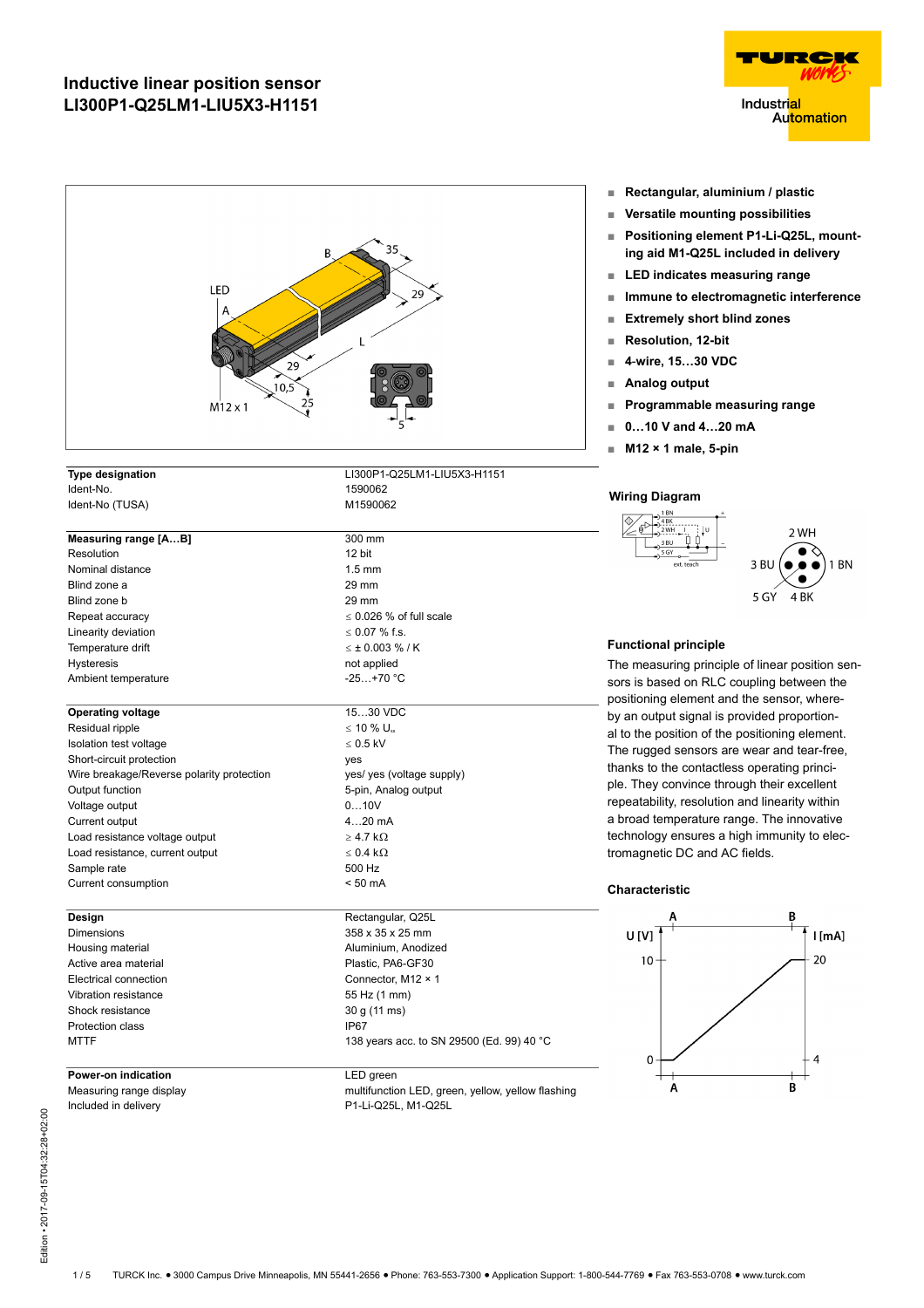#### **Mounting instructions/Description**





Extensive mounting accessories provide various options for installation. The measuring principle of RLC coupling makes the sensor immune to magnetized metal splinters and other interference fields.

**LED indicates status:**

**Green:** Sensor is supplied correctly

**LED indicates measuring range**

**Green:** Positioning element is in the measuring range **Yellow:** Positioning element is in the measuring range, signal low (e.g. distance too large)

**Yellow flashing:**

Positioning element is outside the coverage **LED OFF:**

Positioning element is outside the programmed range (only with teachable versions)

#### **Teaching**

The start and end point of the measuring range are set by pressing the button at the teach adapter. Moreover there is the possibility to invert the course of the output curve.

Bridge pin 5 and pin 1 for 10 s = factory setting Bridge pin 5 and pin 3 for 10 s = factory setting inverted

Bridge pin 5 and pin 3 for 2 s = sets start value of measuring range

Bridge pin 5 and pin 1 for 2 s = sets end value of measuring range



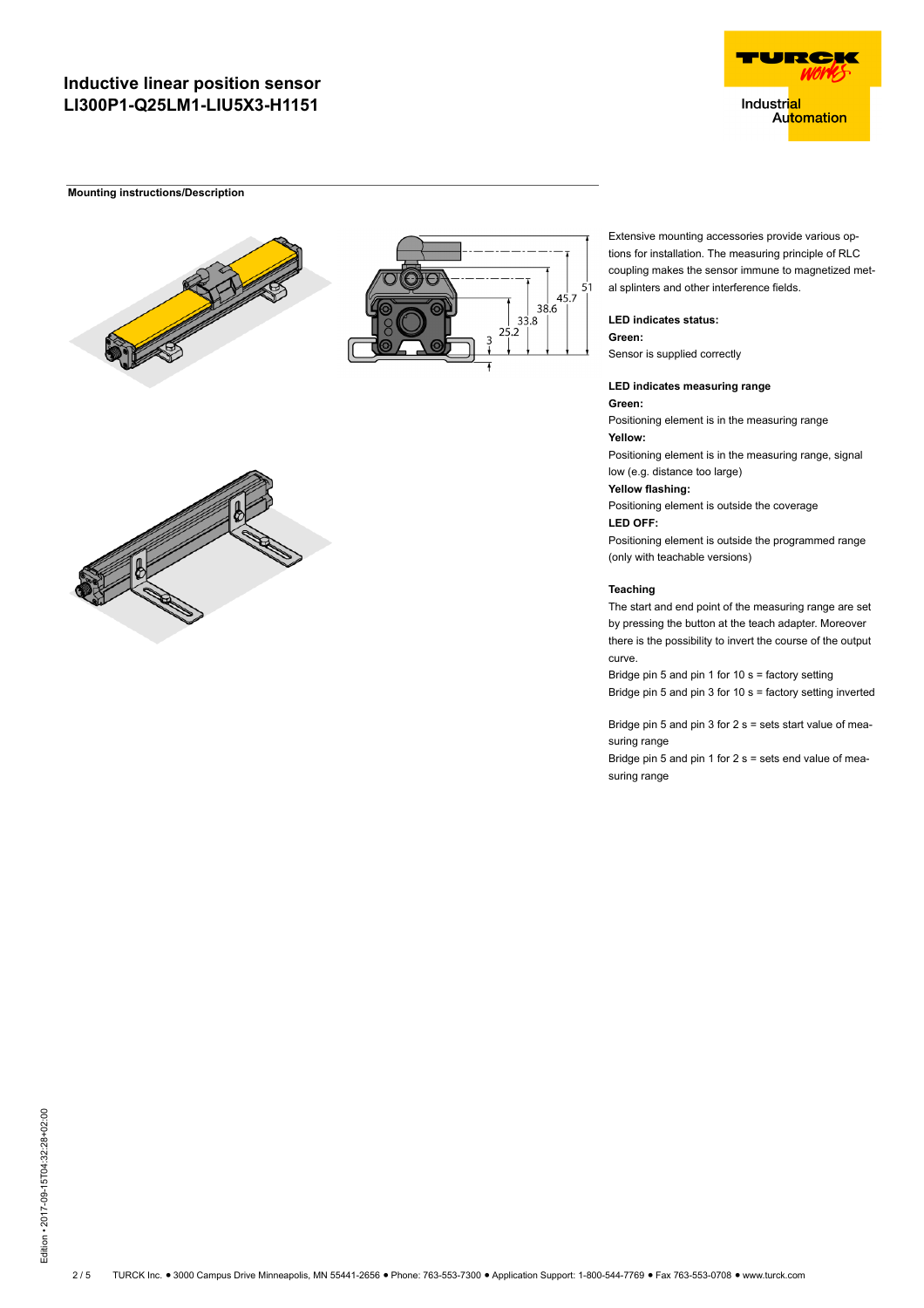

**Accessories**

| Type code         | Ident-No. | Description                                                                                                                                                                                                                    |                                                                      |
|-------------------|-----------|--------------------------------------------------------------------------------------------------------------------------------------------------------------------------------------------------------------------------------|----------------------------------------------------------------------|
| P1-LI-Q25L        | 6901041   | Guided positioning element for Li-Q25L, inserted in the sen-<br>sor guide.                                                                                                                                                     | M5<br>reference<br>point<br>35,3<br>25 (<br>20,7<br>20               |
| P2-LI-Q25L        | 6901042   | Floating positioning element for Li-Q25L; the nominal dis-<br>tance to the sensor is 1.5 mm; pairing with the linear position<br>sensor at a distance of up to 5 mm or misalignment tolerance<br>of up to 4 mm.                | ø 5,<br>(4x)<br>21,5<br>reference<br>point<br> 12,5 <br>26,3         |
| P3-LI-Q25L        | 6901044   | Floating positioning element for Li-Q25L; Operational at an<br>offset of 90°; Nominal distance to sensor 1.5mm; Pairing with<br>linear position sensor at a distance of up to 5 mm; misalign-<br>ment tolerance of up to 4 mm. | ø 5,2<br>(4x)<br>- reference<br>point<br>26,3<br>16<br>35,5          |
| P6-LI-Q25L        | 6901069   | Floating positioning element for Li-Q25L; The nominal dis-<br>tance to the sensor is 1.5mm; Pairing with the linear position<br>sensor at a distance of up to 5 mm; Misalignment tolerance<br>of up to 4 mm.                   | ø4,4<br>(4x)<br>reference point<br>19,9<br>35,8<br>11,1<br>23        |
| <b>P7-LI-Q25L</b> | 6901087   | Guided positioning element for Li-Q25L without ball joint                                                                                                                                                                      | M <sub>5</sub><br>reference<br>point<br>M <sub>5</sub><br>20,7<br>20 |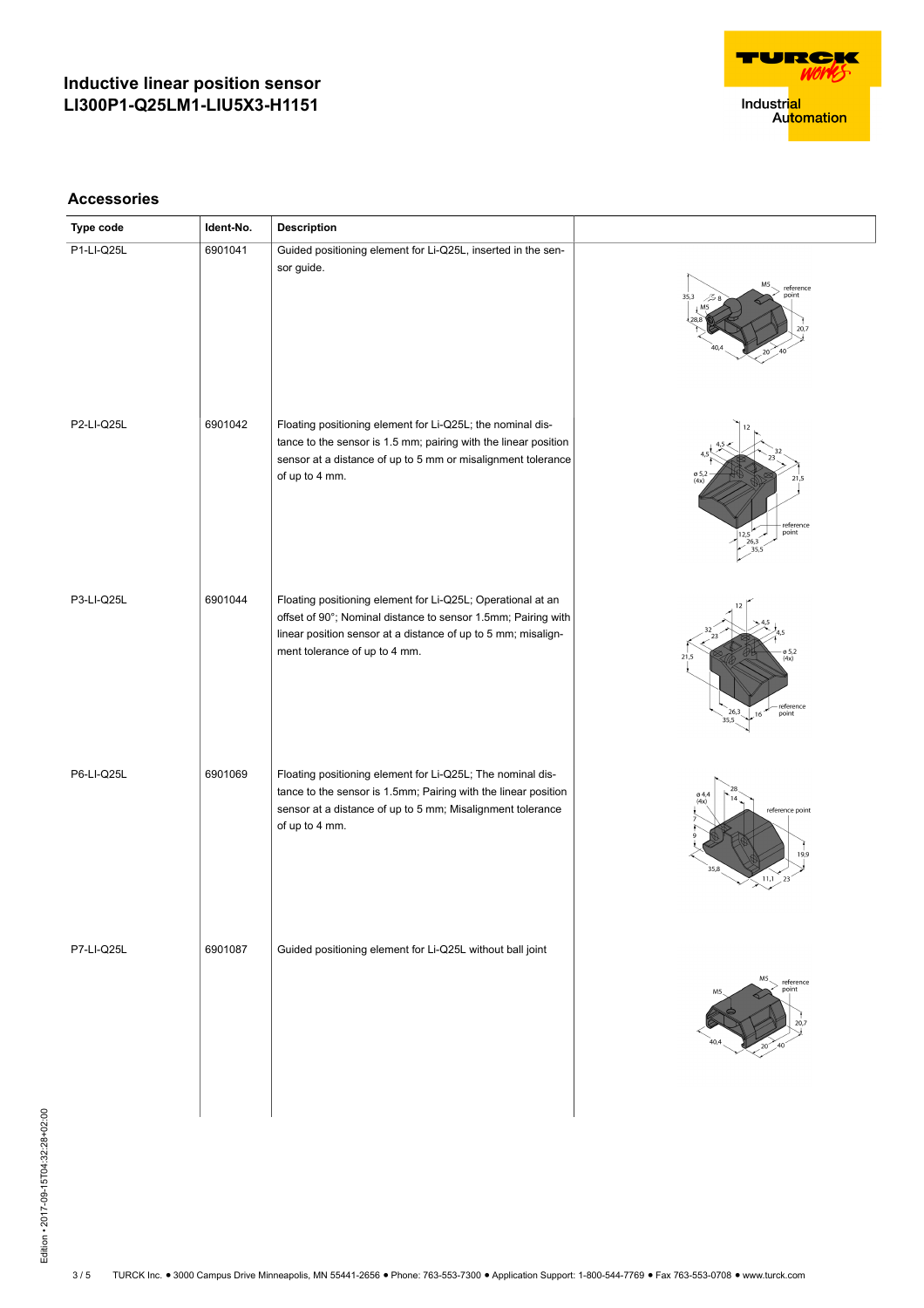

**Accessories**

| Type code | Ident-No. | Description                                                                                                       |       |
|-----------|-----------|-------------------------------------------------------------------------------------------------------------------|-------|
| M1-Q25L   | 6901045   | Mounting foot for linear position sensor Q25L; aluminium; 2<br>pcs. per bag                                       | 0.5.6 |
| M2-Q25L   | 6901046   | Mounting foot for linear position sensor Q25L; aluminium; 2<br>pcs. per bag                                       |       |
| M4-Q25L   | 6901048   | Mounting bracket for linear position sensor Q25L; material<br>Stainless steel; 2 pcs. per bag                     | 80    |
| MN-M4-Q25 | 6901025   | Sliding block with M4 thread for the backside profile of the<br>Q25L; material: galvanized steel; 10 pcs. per bag |       |
| AB-M5     | 6901057   | Axial joint for Li-Q25L specific guided positioning elements                                                      | M5    |